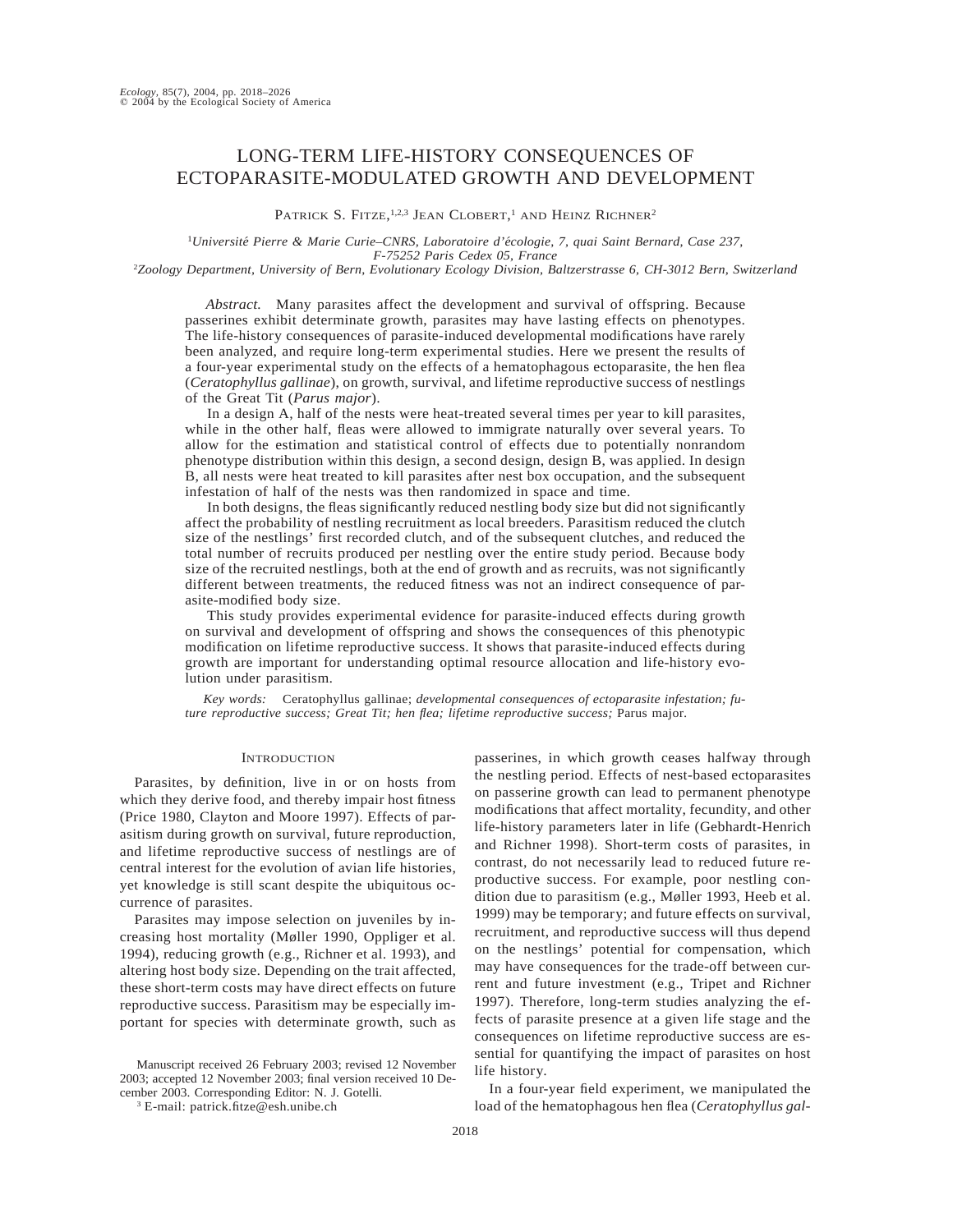*linae*) in the nests of its natural host, the Great Tit (*Parus major*) (Gosler 1993). We measured both the short-term effects on growth and the long-term effects of parasite-induced developmental modifications on the major life-history traits such as mortality and lifetime reproductive success.

# MATERIAL AND METHODS

# *General methods*

To investigate the effects of ectoparasites on survival, local recruitment, and lifetime reproductive success of nestling Great Tits (*Parus major*), we performed a four-year experiment in the Forst, a deciduous forest near Bern, Switzerland  $(46°54'$  to  $46°57'$  N,  $7°17'$  to  $7°21'$  E). In December 1996, 12 study plots were established. A plot consisted of 32 nest boxes arranged geometrically  $(8 \times 4)$  on a 350  $\times$  150 m grid. To reduce variation in nestling traits, we established the plots in homogeneous forests dominated by beech trees (*Fagus silvaticus*). In addition to the nest boxes in these plots, hereafter referred to as "design A," we set up an additional 88 nest boxes, hereafter referred to as ''design B.'' Nest boxes in design B were established in the forest surrounding the nest boxes of the design A (shortest distance between a plot and a nest box of design B: 231.7  $\pm$  52.1 m [mean  $\pm$  1 sE],  $N = 12$ ). They were randomly located in homogenous beech forest. The distance between two adjacent nest boxes of design B was  $70 \pm 3$  m [mean  $\pm 1$  SE].

At the start of the breeding season, we regularly visited all nest boxes to determine clutch size and the hatching date of the nestlings. Nestlings were individually ringed with aluminum rings and were weighed to the nearest 0.01 g using an electronic scale 15 d after hatching. The length of the metatarsus was measured to the nearest 0.1 mm, and the length of the third primary was measured to the nearest 0.5 mm (Svensson 1992). Adult birds were captured 13 d after hatching. We calculated natal dispersal distances by first determining the coordinates of each nest box and then calculating the shortest distance between the currently and the previously occupied box. Throughout this paper, the term ''nestlings'' refers to young of the initial nests. The term ''offspring'' is used for the young (F1 generation) of the mature ''nestlings.''

### *Experimental procedures*

To create infested and uninfested study areas, we split each plot in design A, in January 1997, into two 'patches'' consisting of 16 nest boxes each (in a  $4 \times$ 4 arrangement); patches within each plot were randomly assigned to one of the two treatments. To create similar starting conditions and to ascertain that no nest commensals or other parasites were present at the start of the experiment, we cleaned each nest box of design A and afterwards lined it with 30 g of dry, microwavetreated moss. In February of all subsequent years, the nest material of the uninfested nest boxes was heat treated to ensure that nest boxes were free of hen fleas (*Ceratophyllus galinae*) before birds constructed a new nest. Although adult hen fleas are blood-feeding parasites that live on nestling birds and adults, their larvae are detritivorous and live in nesting material (Cotton 1970). To prevent immigrating fleas from producing a filial generation (Heeb et al. 1996), we additionally heat treated occupied uninfested nest boxes on the day the birds laid their second egg, on the hatching day, and on the day after fledging. Infested nest boxes were not heat treated, but were otherwise handled similarly. All boxes of the infested patches were infested prior to egg laying with 40 (end of January), 60 (start of March), and 30 (mid March) hen fleas in 1997. The fleas used for the infestation were collected in December 1996 from old bird nests of the same forest. By infesting the nests in the first year of the four-year experiment, we created homogeneous starting conditions among the infested patches. During the subsequent three years, the fleas could reproduce, immigrate, and emigrate naturally in the infested patches. At the end of the experiment (2000), we collected all intact nests  $(N = 322)$ and extracted all live and all visible dead arthropods. Infested nests contained significantly more adult hen fleas than uninfested nests (infested nests,  $957 \pm 76$ fleas [mean  $\pm$  1 sE]; uninfested nests, 415  $\pm$  33 fleas, Wilcoxon singed rank test,  $\chi^2 = 78.56$ ,  $P < 0.0001$ ). Because hen fleas emigrate directly after the fledging of the nestlings, this measure underestimates the number of hen fleas present. More importantly, hen fleas were not able to reproduce in the uninfested nests and thus the numbers of blood-sucking adults was strongly reduced. Infested nests contained fewer *Protocalliphora azurea* larvae (infested nests,  $47 \pm 8$  larvae; uninfested nests,  $29 \pm 8$  larvae;  $\chi^2 = 5.88$ ,  $P = 0.015$ ), and of fewer ticks (infested nests,  $2.1 \pm 0.3$  fleas; uninfested nests,  $1.2 \pm 0.3$  fleas;  $\chi^2 = 5.14$ ,  $P = 0.023$ ). Beside these hematophagous ectoparasites, no other ectoparasites (e.g., feather lice and hematophagous mites) were found in the nests and on the Great Tits. Thus, observed treatment effects cannot be attributed to other nest-based arthropods.

In design A, birds might have avoided parasites by choosing nest boxes containing the fewest parasites (Christe et al. 1994, Oppliger et al. 1994, Merilä and Allander 1995). Therefore, in design B, we first let birds choose their nest box. Then all occupied boxes were heat treated on the day the birds laid their second egg, and each nest was alternately (in time and space) assigned to either the infested or uninfested treatment. We infested nests of the flea-treatment group with 40 adult hen fleas, while nests of the uninfested treatment group were heat treated again on the hatching day to prevent immigrating fleas from producing a filial generation. In both designs, treatments were applied regardless of which bird was breeding in a given nest box. Before nest construction, in February of each year,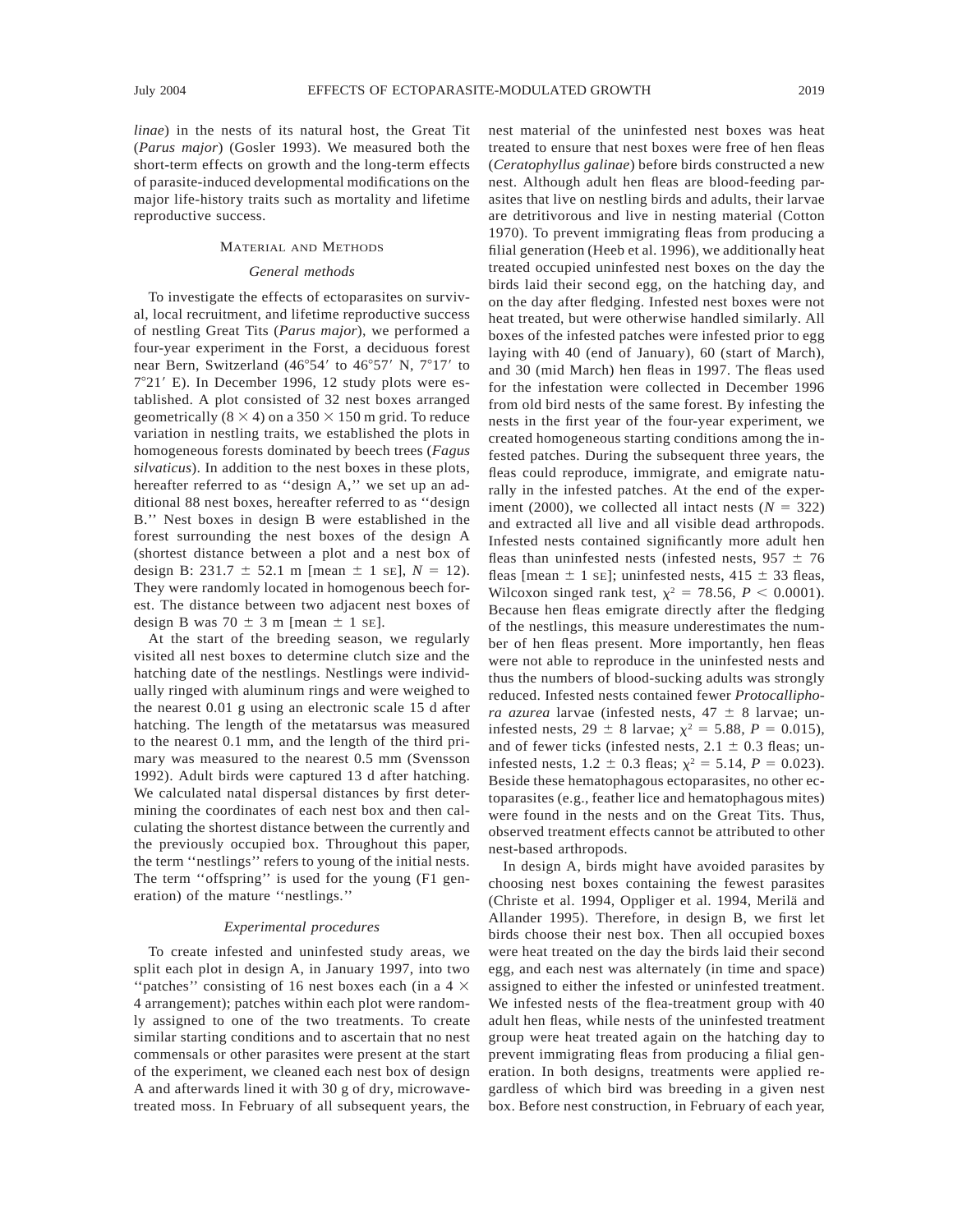we cleaned all nest boxes of design B to ensure that no fleas occupied the boxes at the start of the following breeding season. The uninfested nests of both designs were thus treated the same way and therefore allowed for the estimation of potential effects of nonrandom host phenotype distribution in design A. In contrast to design A, design B was used in 1997 and 1998 only, while in 1999 and 2000 these nest boxes were used for other studies. All broods initiated were part of the experiment, including late, second, and replacement broods (hereafter referred to as second broods).

### *Statistics*

Except for the survival analysis, measurements of nestlings of the same experimental nest were averaged throughout to avoid pseudoreplication. Because nestling mass, tarsus length 15 d after hatching, and feather length 15 d after hatching were significantly intercorrelated (mass  $\times$  metatarsus,  $t_{1.383} = 14.03, P \le 0.0001;$ mass  $\times$  feather length,  $t_{1,383} = 18.48, P < 0.0001$ ; feather length  $\times$  metatarsus,  $t_{1,383} = 16.42, P < 0.0001$ ), we used a principal components analysis of mass, metatarsus length, and primary length. The first principal component (PC1) explained 75.9% of variance (eigenvectors: mass, 0.576; metatarsus, 0.562; primary, 0.593), and is used as a measure of overall body size.

For the analysis of the nestling traits, we used two different approaches. In the first approach, all nests of both designs were treated as statistically independent data points because the treatments were applied separately to the nests, depending on the timing of egg laying of each female. Data were therefore analyzed using mixed-model ANOVA, with year as a random effect. In a second approach, we analyzed the data from design A to control for nonindependence between nest boxes within a patch and within a plot. For this approach, nested ANOVAs were used. According to the structure of the experimental design, the patch was nested within the plot and within the treatment: patch(plot  $\times$  treatment). Plot, patch, and year were modeled as random effects. Both the patch and the plot did not explain a significant part of the observed variance (Appendix A) suggesting that nest boxes were responding as independent replicates. We therefore applied the first approach to all following analyses. This approach has the advantage that an interaction between the design factor (A or B) and the treatment factor (infested or uninfested) can be tested, allowing for the evaluation of nonrandom phenotype distribution in design A. A significant interaction would indicate nonrandom phenotype distribution between treatments in design A. The final model consisted of the design, the treatment, the year factor, and the significant interactions. Nonsignificant interactions were deleted by backward elimination.

Survival estimates  $(\phi)$  of the fledged nestlings were determined on the basis of capture–recapture data, using the program MARK (G. C. White, *unpublished pro-*

*gram*). We applied Cormack-Jolly-Seber models (e.g., Jolly 1965) to account for potential variation in capture probability among birds of different treatment groups. A total of 2530 fledglings originating from 389 nests were included in the analysis. The survival estimates are based on birds captured as breeders within the study area, referred to as the probability of recruiting locally. This probability is conservative: it underestimates the rate of survival because some individuals may emigrate permanently from the study area, and also because resident nonbreeders remained undetected. Before analysis, we used a bootstrap approach to confirm that the starting model adequately fitted the data (see footnote 4). Because our starting model was overdispersed (1000 simulations,  $P \le 0.008$ ) we adjusted the variance inflation factor (c-hat) with the quotient of the observed inflation factor and the mean simulated inflation factor from the bootstraps. Survival analysis was started with the full model including year, age (first year and older than one year; Clobert et al. 1988), flea treatment, and experimental design. Model selection was based on the Aikaike Information Criterion (AIC). Experimental factors were additionally tested using LRT tests (see footnote 4) and  $\Delta$  deviances and *P* values are given. The absence of significant effects on recapture probability (Appendix B) shows that estimates of  $\phi$  were not biased by differential recapture probability and/or differential dispersal distances. For the analysis of dispersal distances, data were log transformed to achieve normally distributed residuals in the final model.

We analyzed the nestlings' first event of reproduction using mixed-model ANOVAs that included the following factors: the treatment applied to the nestlings' nest of growth, the experimental design (A, B) of the nestlings' nest of growth, whether the nestling grew up in a first or a second brood, the treatment applied to the nestlings' first recorded brood, the design of the nestlings' first recorded brood, whether it was a first or a second brood, and the sex of the nestling. These factors were modeled as fixed effects, while the year of birth was modeled as random factor throughout. All possible interactions were included in the starting model. The final model was then selected by backward elimination. Because we analyzed the reproductive parameters of the first recorded brood, birds (22 out of 187 individuals) captured later in subsequent years could potentially bias the results. However, the number of years between fledging and recapture  $(P > 0.2)$  and their interaction with treatment ( $P > 0.9$ ) were not significant in any of the analyses, showing that there was no such effect. Due to technical problems with the balance, the body mass of one recaptured nestling could not be determined; therefore sample size for the analysis of body size equals 186. One recruited nestling fledged before the measurements 15 d after hatching were taken, and for four recruited nestlings, the exact hatching day could not be determined. Sample sizes in the anal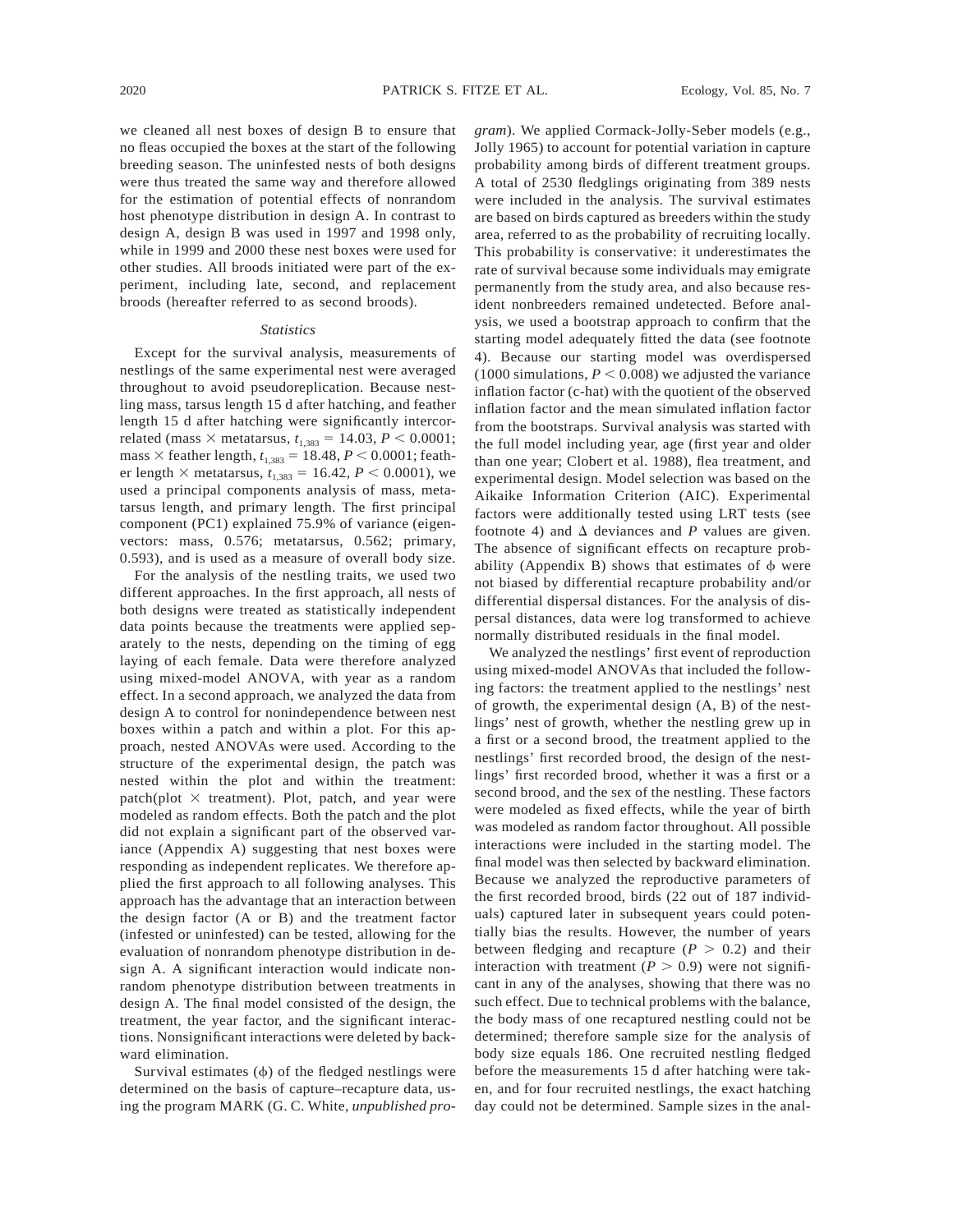ysis of tarsus length and body size during the nestling period were correspondingly reduced.

To assess the consequences of flea infestation during development on all future breeding events of a phenotype, the treatment effect on the total number of eggs, fledglings, and recruited offspring produced during the four experimental years per recruited nestling, was analyzed. To obtain equal variances between treatment groups the total number of recruits produced was logtransformed. To account for nestlings born in different years, the number of possible breeding attempts during the study period was included in the analyses. Because several individuals bred up to two times per year and because no single Great Tit bred three times, the number of possible broods per year was set to two. The number of recorded broods and the number of broods in infested nests were entered as covariates, and the nestling's sex was entered as a categorical factor.

Significance levels are two tailed, except for the parasite treatment applied to the nestling's nest. Because the parasite's effects are predictably negative (e.g., Clayton and Moore 1997), directed tests (Rice and Gains 1994) were used, except for dispersal distances, for which the effects of parasites on dispersal are less clear (Clobert et al. 2001). Means and standard errors of the uncorrected original values of the traits in focus are given throughout. For all ANOVAs, the dependent variables were tested for equal variances by Bartlett's test prior to analysis, and normality of the model residuals was evaluated. Analyses were performed with JMP IN 4.0 (Sall and Lehman 1996).

### **RESULTS**

### *Nestling growth and body size*

The body size of nestlings (PC1) raised in infested nests was significantly reduced compared to nestlings of uninfested nests (see Appendix A). There was no significant interaction between the treatment and the design (treatment  $\times$  design,  $F_{1, 373} = 0.53, P = 0.47$ ), indicating that fleas affected nestling body size in both designs similarly. Body size further differed significantly between the four experimental years (Appendix A; Fig. 1), and the interaction between treatment and year was also significant (Appendix A; Fig. 1). There were no significant effects of experimental design, and the number of nestlings in a brood did not affect nestling body size significantly (Appendix A). Nestlings of infested nests had a significantly smaller tarsus 15 d post-hatching (treatment: infested,  $19.09 \pm 0.04$  mm [mean  $\pm$  1 se]; uninfested, 19.32  $\pm$  0.04; for statistics, see Appendix A). Tarsus length further differed between years, but was not significantly influenced by the number of nestlings (Appendix A). There were no differences in tarsus length between experimental designs (Appendix A), and none of the interaction terms were significant ( $P > 0.1$ ). In a nested analysis of the nest boxes in design A, neither patch nor plot explained a



FIG. 1. Nestling body size among years and treatments (infested, uninfested). Values are means  $\pm$  1 se. For statistics, see Appendix A.

significant component of the variation in tarsus length or body size (Appendix A), but effects of treatment and year were significant. Nestling number explained a significant part of the variation in body size only. Due to smaller sample sizes, the interaction between treatment and year was no longer significant.

### *Local recruitment of nestlings*

Of the 2530 fledged nestlings, 187 (7.4 %) were recaptured as breeders in our study area in one of the subsequent years. The probability of recruiting locally  $(\phi)$  was not significantly influenced by the flea treatment (Appendix B and C). Age, year, and the interaction between age and year explained a significant proportion of the total variance in  $\phi$  (Appendix B). Nestling body size significantly influenced the probability of recruiting locally (Appendix B). As Tinbergen and Boerlijst (1990) showed for body mass, birds of an optimal intermediate size survive better than the largest birds. We therefore included body size as a quadratic variable in the model. However, the treatment effect and the interaction between treatment and design were still nonsignificant after inclusion of the quadratic term (Appendix B).

# *Dispersal distances of locally recruited nestlings*

The mean dispersal distance of the 187 locally recruited nestlings was 890  $\pm$  40 m (mean  $\pm$  1 se). Fledglings of infested nests dispersed slightly but not significantly further (infested,  $950 \pm 70$  m; uninfested, 850  $\pm$  60 m;  $F_{1, 181} = 2.33$ ,  $P = 0.12$ ). Females dispersed significantly longer distances than did males (females, 980  $\pm$  60 m; males, 790  $\pm$  60 m;  $F_{1,181}$  = 6.67,  $P = 0.01$ ). Neither design ( $F_{1, 181} = 0.69$ ,  $P =$ 0.41), year  $(F_{2, 181} = 0.24, P = 0.78)$ , nor the interactions between treatment and design  $(F_{1,178} = 0.03, P)$  $= 0.86$ ), between treatment and sex ( $F_{1, 177} < 0.001$ , *P*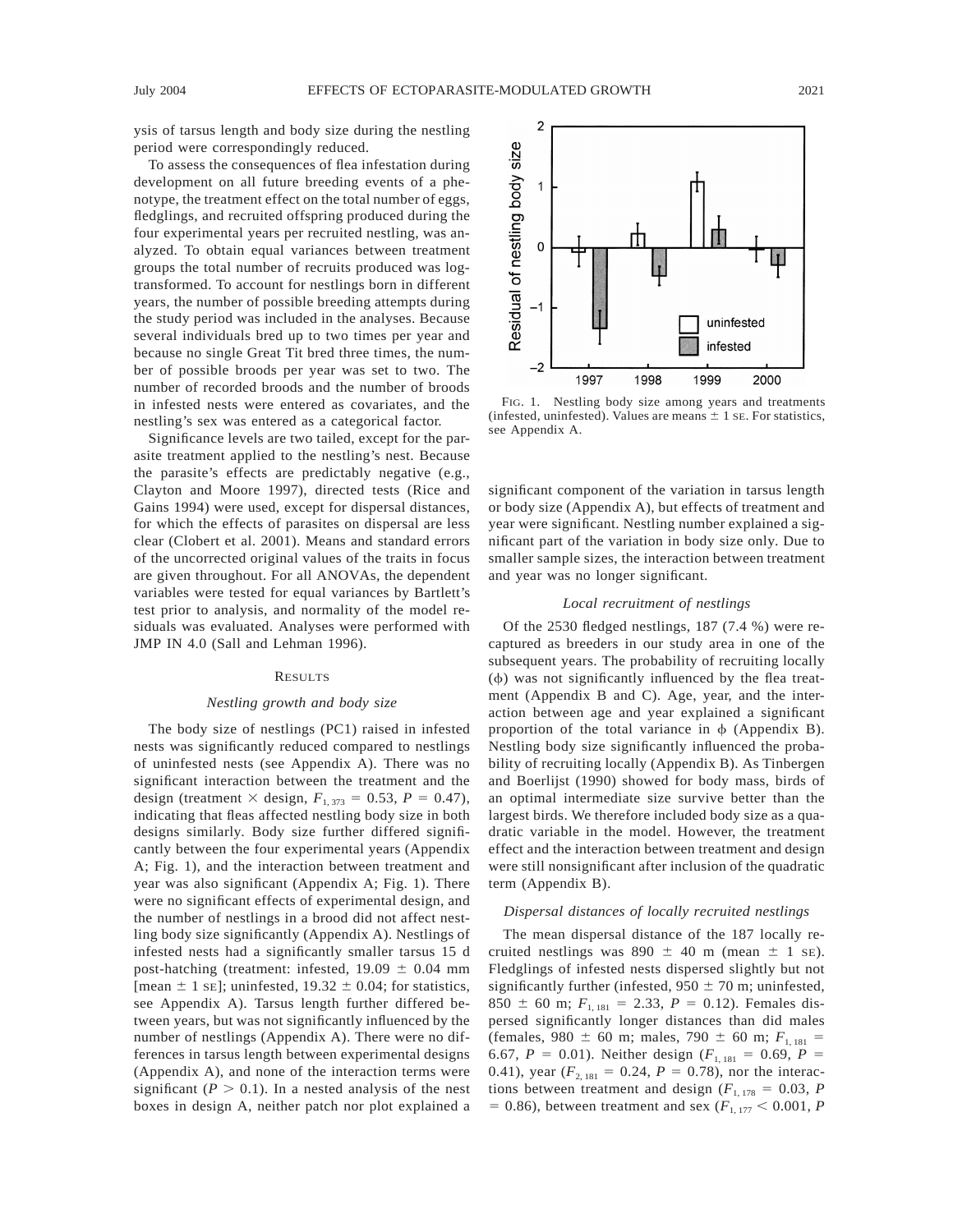

FIG. 2. (a) Sex-specific differential effects of parasite presence/absence during the nestling's first reproduction on the number of fledging offspring produced. Residuals of the model without the interaction are shown. For statistics, see Appendix E and *Results*. (b) Sex-specific differential effects of parasite presence/absence during the nestling's growth on the total number of recruiting offspring produced during a nestling's life. Residuals of the model without the interaction are shown; for statistics, see Appendix G and *Results*. Values are means  $\pm$  1 se.

 $= 0.98$ ), and between treatment and year ( $F_{2, 179} = 1.28$ ,  $P = 0.28$ ) explained a significant proportion of the variation in dispersal distances.

### *Body size and first reproduction as a local recruit*

Tarsus length and body size of locally recruited nestlings were not significantly different between birds originating from infested and uninfested nests, and there were no effects of experimental design (Appendix D). Males were larger and had greater body size than females (Appendix D). The year of birth affected tarsus length, but not body size (Appendix D). There were no significant interactions between treatment and design, between treatment and sex, or between treatment and year (Appendix D).

The clutch size of the nestlings' first recorded brood was significantly smaller (5.8% smaller) for nestlings raised in infested nests the previous year (Appendix E). However, the treatment applied to the first recorded brood had no significant effect on its clutch size (Appendix E). Second broods consisted of significantly fewer eggs than did first broods, and broods of female nestlings contained slightly but not significantly fewer eggs than broods of male nestlings (Appendix E). There was no interaction between the treatment applied to the nestlings' nest of growth and the nestling's sex ( $P$  > 0.2), and no interaction between the treatment applied to the nestlings' first recorded brood and the nestlings' sex ( $P > 0.2$ ). There were no significant differences in clutch size between designs of the nestlings' nest of growth, between designs of its first recorded brood, and between years  $(P > 0.2)$ . Both the interaction between the treatment and the design  $(P > 0.2)$ , and treatment and year  $(P > 0.8)$  were not significant.

The number of offspring that fledged of the nestlings' first recorded brood was not significantly reduced by the parasites applied to the nestlings' nest of growth,

but it was reduced by the parasites applied to its first recorded brood (Appendix E). There were no differences between designs applied to the nest of growth, between nestlings originating from first or second broods, and between years (all  $P > 0.1$ ). However, the number of offspring fledged differed between first and second clutches (Appendix E). The interaction between the treatment and the design was not significant  $(F_{1,173})$  $= 2.01, P = 0.16$ . Female nestlings did not produce significantly different numbers of fledgling offspring than did male nestlings (Appendix E), and the effect of the treatment was not different between male and female nestlings (treatment  $\times$  sex,  $F_{1, 167} = 1.48$ ,  $P =$ 0.22). However, there was a significant interaction between the treatment applied to the nestlings' first recorded brood and its sex (Appendix E; Fig. 2a). Male nestlings breeding in uninfested nests produced more fledging offspring than males breeding in infested nests (individual contrast,  $F_{1, 178} = 16.52, P < 0.0001$ ). Female nestlings produced equal numbers of fledging offspring regardless of the parasite treatment (individual contrast,  $F_{1, 178} = 0.04, P = 0.85$ . While male nestlings breeding in uninfested nests produced more fledging offspring than female nestlings breeding in uninfested nests (individual contrast,  $F_{1, 178} = 6.47$ ,  $P = 0.01$ ) there was no difference between sexes in the infested nests (individual contrast,  $F_{1, 178} = 1.12, P = 0.29$ ).

# *Effects of parasite presence during the nestling period on all reproductive events*

The total number of eggs produced during the four experimental years by nestlings reared in infested nests was significantly smaller than that of nestlings reared in uninfested nests, and was strongly influenced by the number of clutches produced (Appendix F). Because the number of clutches produced was included in this model, the analysis shows that infested nestlings pro-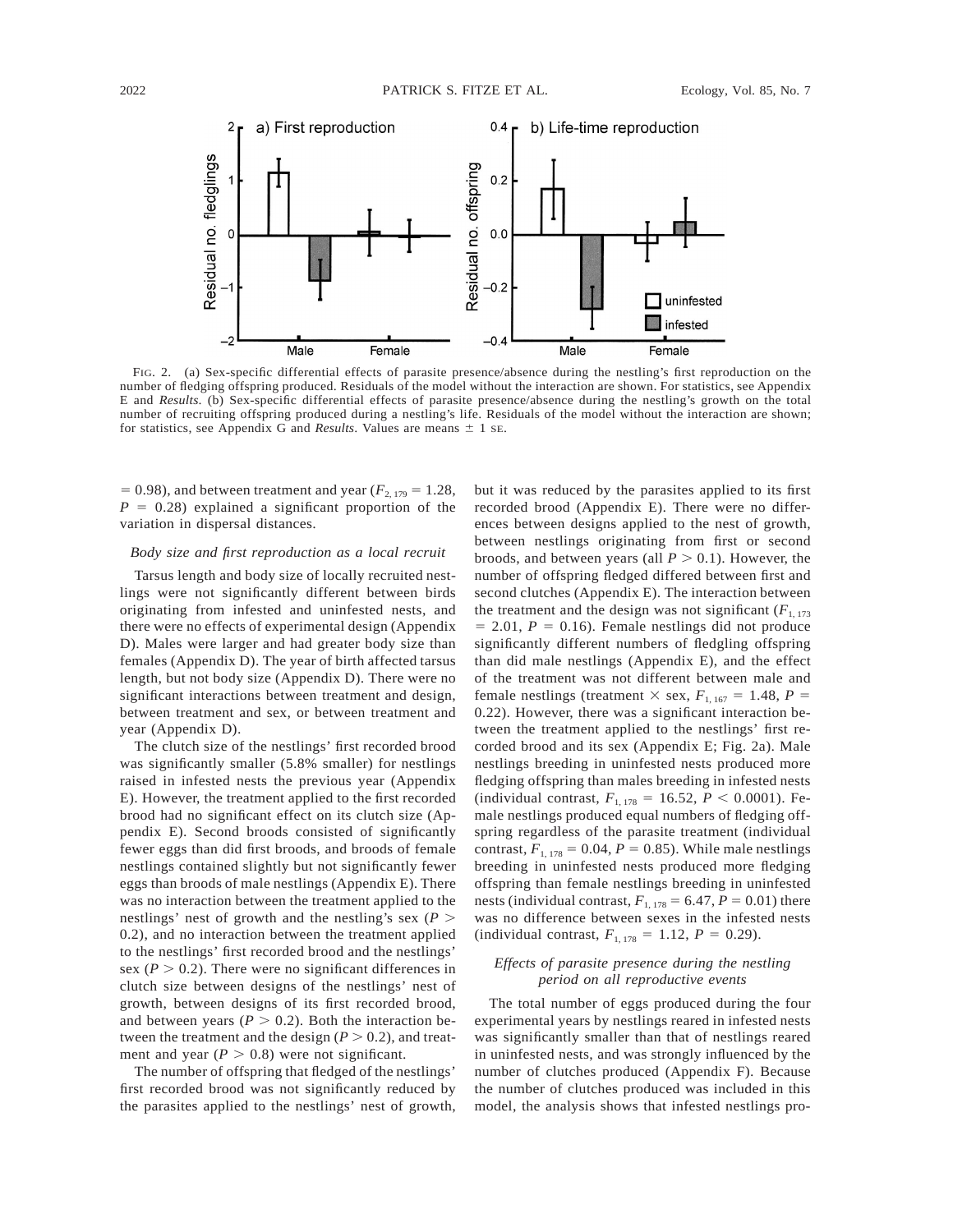

FIG. 3. Effects of parasite presence/absence during nestling growth on the total number of eggs, fledglings, and recruits produced during a nestling's subsequent life. Values are means  $\pm$  1 se.

duced fewer eggs per clutch. There was a slight tendency for the nests of female nestlings to contain fewer eggs per clutch than those of male nestlings (Appendix F). However, there was no significant interaction between treatment and sex ( $F_{1, 174} = 0.020$ ,  $P = 0.887$ ). The number of possible brood events and the number of broods raised in parasite presence did not significantly influence the number of eggs produced per clutch (Appendix F).

The total number of fledging offspring produced was significantly affected by the number of broods a nestling produced (Appendix F). The number of fledging offspring produced per clutch was not significantly different between nestlings of infested and uninfested nests, or between female and male nestlings (Appendix F). There was also no significant interaction between sex and parasite treatment ( $F_{1, 175} = 0.240$ ,  $P = 0.625$ ). The number of broods raised in the presence of parasites also did not explain a significant proportion of the variance (Appendix F).

However, the total number of reproducing offspring produced per breeding event was significantly lower for nestlings reared in infested nests (Appendix F). The total number of reproducing offspring produced depended further on the number of brood events, on the number of possible brood events, and on the number of broods reared in the presence of parasites (Appendix F). Male and female nestlings did not produce significantly different numbers of reproducing offspring per brood event (Appendix F), and there was no significant interaction between parasite treatment and sex  $(F_{1, 174})$  $= 0.78, P = 0.38$ .

# *Lifetime reproductive success of locally recruited nestlings*

To analyze the consequences of parasite presence during growth on lifetime reproductive success, we eliminated the ''number of brood events recorded'' and the ''number of broods raised in the presence of parasites'' in the above presented model. This analysis thus measures the effects of parasite infestation during growth on fitness (total offspring produced). Lifetime egg production was not significantly affected by the presence of fleas during growth (Appendix G, Fig. 3),

and was not significantly different between sexes (Appendix G). There was also no significant interaction between sex and parasite treatment  $(F_{1, 182} = 0.782, P$  $= 0.378$ ). However, the number of possible breeding events explained a highly significant part of the variance (Appendix G). The same effects were found for the total number of fledging offspring produced (Appendix G; sex  $\times$  parasite treatment,  $F_{1, 182} = 0.984$ , *P*  $= 0.323$ .

The number of reproducing offspring produced was significantly lower for nestlings reared in infested nests (Appendix G, Fig. 3) and was significantly influenced by the number of possible brood events (Appendix G). Nestlings growing up in uninfested nests produced 0.61  $\pm$  0.08 (mean  $\pm$  1 se) reproducing offspring, while those growing up in infested nests produced 0.39  $\pm$ 0.08 reproducing offspring; that is a parasite-induced reduction in lifetime reproductive success of 36.1%. There were no differences between male and female nestlings in the number of reproducing offspring produced (Appendix G), but there was a significant interaction between sex and treatment ( $F_{1, 182} = 6.88$ ,  $P =$ 0.009), explaining an additional 3.0% of the total variance (Fig. 2b). In addition to the negative effects due to the parasite treatment, males reared in infested nests produced fewer reproducing offspring compared to males reared in uninfested nests (individual contrast,  $F_{1, 182} = 16.52, P < 0.001$ , whereas, in females, the number of offspring produced was similar between treatments (individual contrast,  $F_{1, 182} = 0.26$ ,  $P = 0.61$ , Fig. 2b). In the infested treatment, the number of reproducing offspring differed significantly between male and female nestlings (individual contrast,  $F_{1,182}$ )  $= 7.46, P = 0.007$ , whereas in the uninfested treatment males and females did not differ in the number of reproducing offspring (individual contrast,  $F_{1, 182} = 1.46$ ,  $P = 0.23$ .

### **DISCUSSION**

# *Impact of ectoparasites on growth and lifetime reproductive success*

This study demonstrates experimentally that ectoparasite presence during juvenile growth reduces the hosts' lifetime reproductive success: the number of eggs in the first and in the following broods was reduced, and the total number of recruits produced was reduced by one third. Because life-history theory assumes that reproduction is costly and competes with all other life-history traits for limited resources (Roff 1992, Stearns 1992), parasite infestation during growth appears to alter the allocation of energy and resources to reproduction, parasite defense, and body maintenance, underlining the importance of parasites for lifehistory evolution.

Parasites may have impaired the growth of nestlings resulting in smaller adult body size and thus reduced lifetime reproductive success (Gebhardt-Henrich and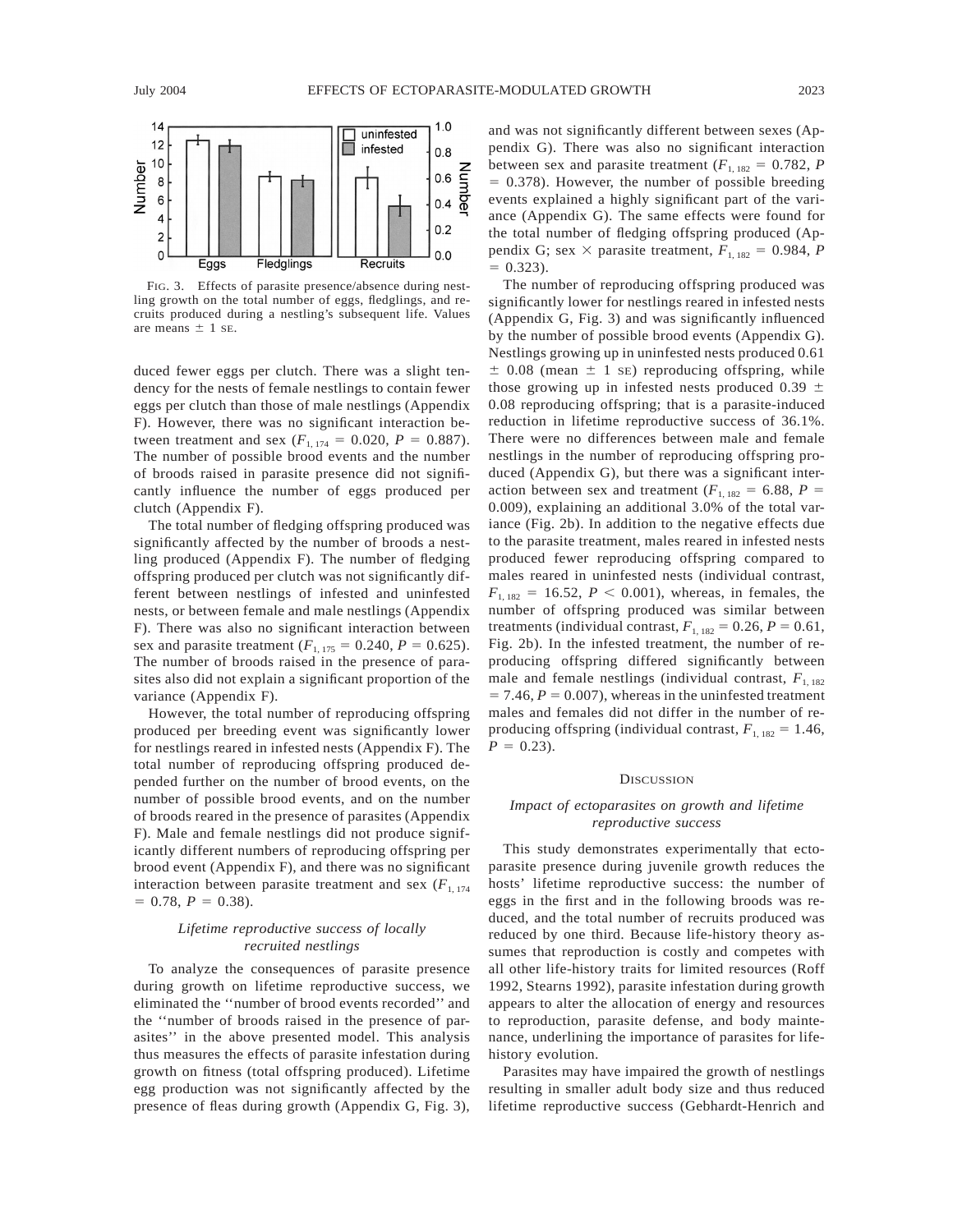Richner 1998). However, body size of the subsample of recruited nestlings measured at the end of the nestling period did not differ between infested and uninfested nestlings  $(F_{1, 182} = 0.673, P = 0.258)$ , and there was also no difference in body size between treatments during the first reproduction (see Appendix D). Therefore, parasite effects are not a simple consequence of changes in body size. An alternative hypothesis suggests that parasites may reduce growth rate but that final adult body size will not change (Gebhardt-Henrich and Richner 1998). Our results support this hypothesis: body size of the subsample of recruited nestlings, was smaller in infested nestlings during the nestling period  $(F_{1, 177} = 8.889, P = 0.002)$  but did not differ from uninfested birds after recruitment (see Appendix D). Nestlings reared with parasites apparently allocate their limited resources differently than uninfested nestlings. Thus, the modulated life-history of nestlings reared in parasite presence and the impaired fitness is probably not the result of parasite-modulated body size but of other yet unknown mechanisms.

Nestling body size is a good predictor of the probability of recruiting locally (Appendix B and C). Because the flea treatment reduced nestling body size, it should have explained a significant proportion of the variation in the probability of recruiting locally. Nevertheless, the probability of recruiting locally was not affected by the flea treatment (Appendix B). This discrepancy might be explained by two hypotheses, which are not mutually exclusive. First, nestling body size may not be sufficiently reduced by fleas to cause significant negative effects on the probability of recruiting locally. Second, flea impact on body size might be compensated by a prolonged nestling period, leading to fledglings with similar body size. We found that the duration of the nestling period differed significantly between treatments (treatment: infested,  $19.9 \pm 0.10$ d [mean  $\pm$  1 sE]; uninfested, 19.6  $\pm$  0.09 d;  $F_{1,382}$  = 5.78,  $P = 0.02$ ), so both hypotheses are supported by this and other studies (Lehmann 1992 [review], Møller 1993, Heeb et al. 1999; but see Richner and Tripet 1999).

The probability of local recruitment tended to be lower ( $P = 0.1$ ) and natal dispersal distances tended to be longer  $(P = 0.12)$  for infested nestlings (but see Heeb et al. 1999 for another Great Tit population). As flea presence during growth did not significantly affect recapture probability, the probability of local recruitment and thus local survival were not biased by the slightly longer dispersal distances.

Fleas affected clutch size in the nestlings' first recorded clutch, demonstrating that growth in infested nests has long-term costs, as similarly shown in Blue Tits (Richner and Tripet 1999). There was no significant effect of nestling sex and no significant interaction between treatment and sex. Because clutch size was reduced in flea presence in both, male and female nestlings, the observed parasite-induced clutch size reduction is not only the result of female nestlings adjusting clutch size in response to previous infestation level. The females of the infested male nestlings as well had a reduced clutch size, suggesting that other mechanisms, such as assortative mating with respect to previous parasite exposure or with respect to mate quality, may have let to the observed clutch size reduction.

Although clutch size was affected by the parasite presence during growth, no such effects were found on the number of fledging offspring. Moreover, parasites applied to the first clutch significantly reduced the number of fledglings. Both lines of evidence suggest that the number of fledging offspring is controlled by current parasite presence rather than by long-lasting effects of parasites. This hypothesis is further supported by the significant interaction between current parasite infestation and sex, probably reflecting the parasitedependent reproductive investment of male Great Tits (Christe et al. 1996, Møller 1997).

Interestingly, not only the clutch size during the first reproduction but also the clutch size of all future reproductive events was significantly reduced by the presence of hen fleas during growth. Moreover, the number of recruiting offspring produced per brood was significantly smaller for nestlings reared in infested nests. However lifetime reproductive success (measured as total egg production) did not differ between nestlings reared in infested vs. uninfested nests, suggesting that nestlings grown up in infested nests produced more but smaller clutches than nestlings grown up in uninfested nests. This idea, however, is not supported by our data: there were no differences in the number of clutches produced between nestlings reared in infested (1.43  $\pm$  0.05 [mean  $\pm$  1 sE]) and in uninfested nests (1.41  $\pm$  0.07; Wilcoxon signed ranks test,  $x^2 = 0.08$ ,  $P = 0.78$ ). Nor were there significant differences in the number of possible brood events (infested,  $5.97 \pm 0.13$  [mean  $\pm$  1 sE]; not infested, 5.91  $\pm$  0.16; Wilcoxon signed ranks test,  $\chi^2 = 0.06$ ,  $P =$ 0.81). Our results may be explained by higher error variance in the lifetime reproductive success analysis.

Although total egg number did not differ, nestlings reared in infested nests produced more than one-third fewer recruiting offspring compared to those reared in uninfested nests. Male, but not female, nestlings produced significantly fewer recruiting offspring when reared in infested nests, suggesting that male fitness is more strongly affected by parasites. Although fleas had a negative effect on the number of recruiting offspring, no such effect was found on the total number of eggs and the total number of fledging offspring produced. This shows the importance of analyzing life-history consequences over several years in terms of reproducing recruits. Our experiment demonstrates that the impact of ectoparasitic hen fleas during growth cannot be compensated for later on, resulting in important lifetime fitness consequences.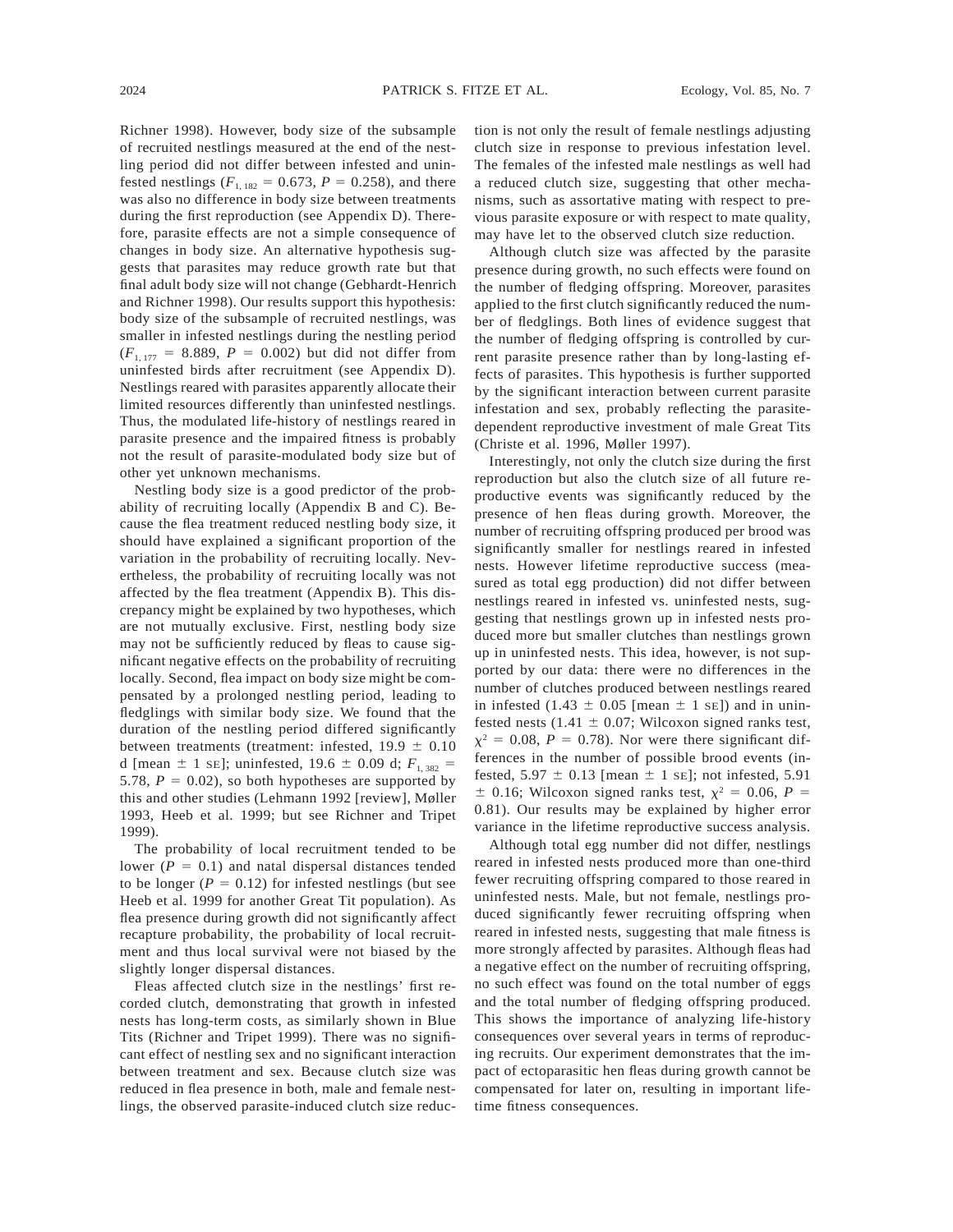# *Annual differences of the parasite impact*

The effects of parasite infestation may differ among years due to variation in host responses that depend on environmental conditions and/or variation in parasite virulence (de Lope et al. 1993, Merino and Potti 1996). Environmental conditions are thus of great relevance for the evolution of resource allocation strategies among reproductive events and for the hosts' life history. We found differences between years in nestling body size and tarsus length 15 d post-hatching, supporting the idea that, environmental variation among years or varying virulence of ectoparasites may result in parasite impacts that differ between years (Allander 1998). However, the interaction between flea infestation and year was significant for nestling body size only, and not for survival and future reproduction, showing that fleas did not affect the fitness-relevant traits differently among years. The consistency of the negative effects of the fleas among years underlines their importance for the evolution of host life histories.

In conclusion, we demonstrated that parasite presence during growth and development of an individual reduced its fitness at all life stages. We show that fleas impact nestling size and reduce nestling body size, which perhaps was compensated for by a longer nestling period. Second, fleas reduced the clutch size of the nestlings' first recorded clutch and of subsequent clutches. More importantly, fleas altered the host's lifetime reproductive success by reducing the number of reproducing offspring. Our experiments revealed longterm fitness consequences and illustrated the inability of nestlings to fully compensate for negative parasite effects during later life. Our results thus show that hen fleas are an important and relatively constant selective force in the evolution of host life history.

### ACKNOWLEDGMENTS

We thank B. Holzer, A. Klingenböck, and V. Saladin for their help in recapturing yearlings; J.-F. Le Galliard and T. Tully for statistical help; and two anonymous reviewers and the editor for their constructive comments. The work was financially supported by the Swiss National Science Foundation (grants #31-43570.95 and #31-53956.98 to H. Richner). The experiment was conducted under a license provided by the Office of Agriculture of the Canton of Berne.

### LITERATURE CITED

- Allander, K. 1998. The effects of an ectoparasite on reproductive success in the Great Tit: a 3-year experimental study. Canadian Journal of Zoology **76**:19–25.
- Christe, P., A. Oppliger, and H. Richner. 1994. Ectoparasite affects choice and use of roost sites in the Great Tit *Parus major*. Animal Behavior **47**:895–898.
- Christe, P., H. Richner, and A. Oppliger. 1996. Begging, food provisioning, and nestling competition in Great Tit broods infested with ectoparasites. Behavioral Ecology **7**:127–131.
- Clayton, D. H., and H. Moore. 1997. Host–parasite evolution. Oxford University Press, Oxford, UK.
- Clobert, J., E. Danchin, A. A. Dhondt, and J. D. Nichols. 2001. Dispersal. Oxford University Press, Oxford, UK.
- Clobert, J., C. M. Perrins, R. H. McCleery, and A. G. Gosler.

1988. Survival rate in the Great Tit *Parus major* in relation to sex, age, and immigration status. Journal of Animal Ecology **57**:287–306.

- Cotton, M. J. 1970. The life history of the hen flea, *Ceratophyllus gallinae* (Schrank). Entomologist **103**:45–48.
- de Lope, F., G. Gonzalez, J. J. Perez, and A. P. Møller. 1993. Increased detrimental effects of ectoparasites on their bird hosts during adverse environmental conditions. Oecologia **95**:234–240.
- Gebhardt-Henrich, S. G., and H. Richner. 1998. Consequences of growth variation for fitness. Pages 324–339 *in* R. Ricklefs and M. Starck, editors. Avian growth and development. Oxford University Press, Oxford, UK.
- Gosler, A. 1993. The Great Tit. Hamlyn Limited, London, UK.
- Heeb, P., I. Werner, A. C. Mateman, M. Kölliker, M. W. G. Brinkhof, C. M. Lessells, and H. Richner. 1999. Ectoparasite infestation and sex-biased local recruitment of hosts. Nature **400**:63–65.
- Heeb, P., I. Werner, H. Richner, and M. Kölliker. 1996. Horizontal transmission and reproductive rates of hen fleas in Great Tit nests. Journal of Animal Ecology **65**:474–484.
- Jolly, G. M. 1965. Explicit estimates for capture–recapture rates with both death and immigration-stochastic model. Biometrika **52**:225–247.
- Lehmann, T. 1992. Ectoparasite impacts on *Gerbillus andersoni allenbyi* under natural conditions. Parasitology **104**: 479–488.
- Merila¨, J., and K. Allander. 1995. Do Great Tits *Parus major* prefer ectoparasite-free roost sites? An experiment. Ethology **99**:53–60.
- Merino, S., and J. Potti. 1996. Weather dependent effects of nest ectoparasites on their bird hosts. Ecography **19**:107–113.
- Møller, A. P. 1990. Effects of parasitism by a hematophagous mite on reproduction in the Barn Swallow. Ecology **71**: 2345–2357.
- Møller, A. P. 1993. Ectoparasites increase the cost of reproduction in their hosts. Journal of Animal Ecology **62**:309–322.
- Møller, A. P. 1997. Parasitism and the evolution of host life history. Pages 105–127 *in* D. H. Clayton and H. Moore, editors. Host–parasite evolution. Oxford University Press, Oxford, UK.
- Oppliger, A., H. Richner, and P. Christe. 1994. Effect of an ectoparasite on lay date, nest-site choice, desertation, and hatching success in Great Tits *Parus major*. Behavioral Ecology **5**:130–134.
- Price, P. W. 1980. Evolutionary biology of parasites. Princeton University Press, Princeton, New Jersey, USA.
- Rice, W. R., and S. D. Gaines. 1994. ''Heads I win, tails you lose'': testing directional alternative hypotheses in ecological and evolutionary research. Trends in Ecology and Evolution **9**:235–237.
- Richner, H., A. Oppliger, and P. Christie. 1993. Effect of an ectoparasite on reproduction in Great Tits. Journal of Animal Ecology **62**:703–710.
- Richner, H., and F. Tripet. 1999. Ectoparasitism and the tradeoff between current and future reproduction. Oikos **86**:535– 538.
- Roff, D. A. 1992. The evolution of life histories. Chapman and Hall, New York, New York, USA.
- Sall, J., and A. Lehman. 1996. JMP start statistics. Duxbury Press, New York, New York, USA.
- Stearns, S. C. 1992. The evolution of life histories. Oxford University Press, Oxford, UK.
- Svensson, L. 1992. Identification guide to European passerines. Heraclio Fournier SA, Stockholm, Sweden.
- Tinbergen, J. M., and M. C. Boerlijst. 1990. Nestling weight and survival in individual Great Tits *Parus major*. Journal of Animal Ecology **59**:1113–1127.
- Tripet, F., and H. Richner. 1997. Host responses to ectoparasites: food compensation by parent Blue Tits. Oikos **78**: 557–561.